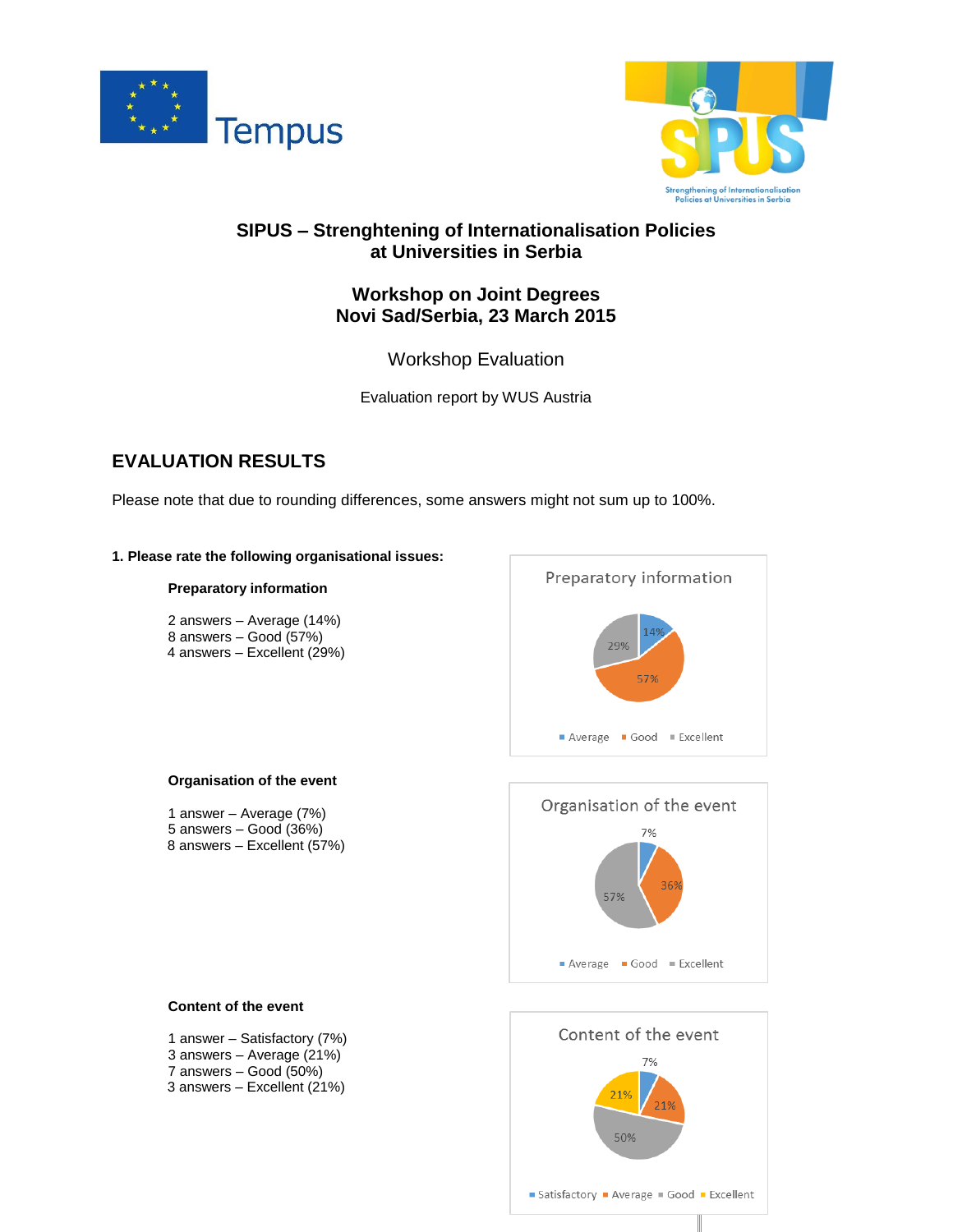





**2. Please indicate your agreement with the following statements:**

**The information I got will be of immediate use to me**



**This event covered to a very high extent the topics I have expected**

```
2 answers – Disagree (14%)
11 answers – Agree (79%)
1 answer – Strongly agree (7%)
```
**I enjoyed the cooperation and interaction with the other participants**

```
9 answers – Agree (64%)
5 answers – Strongly agree (36%)
```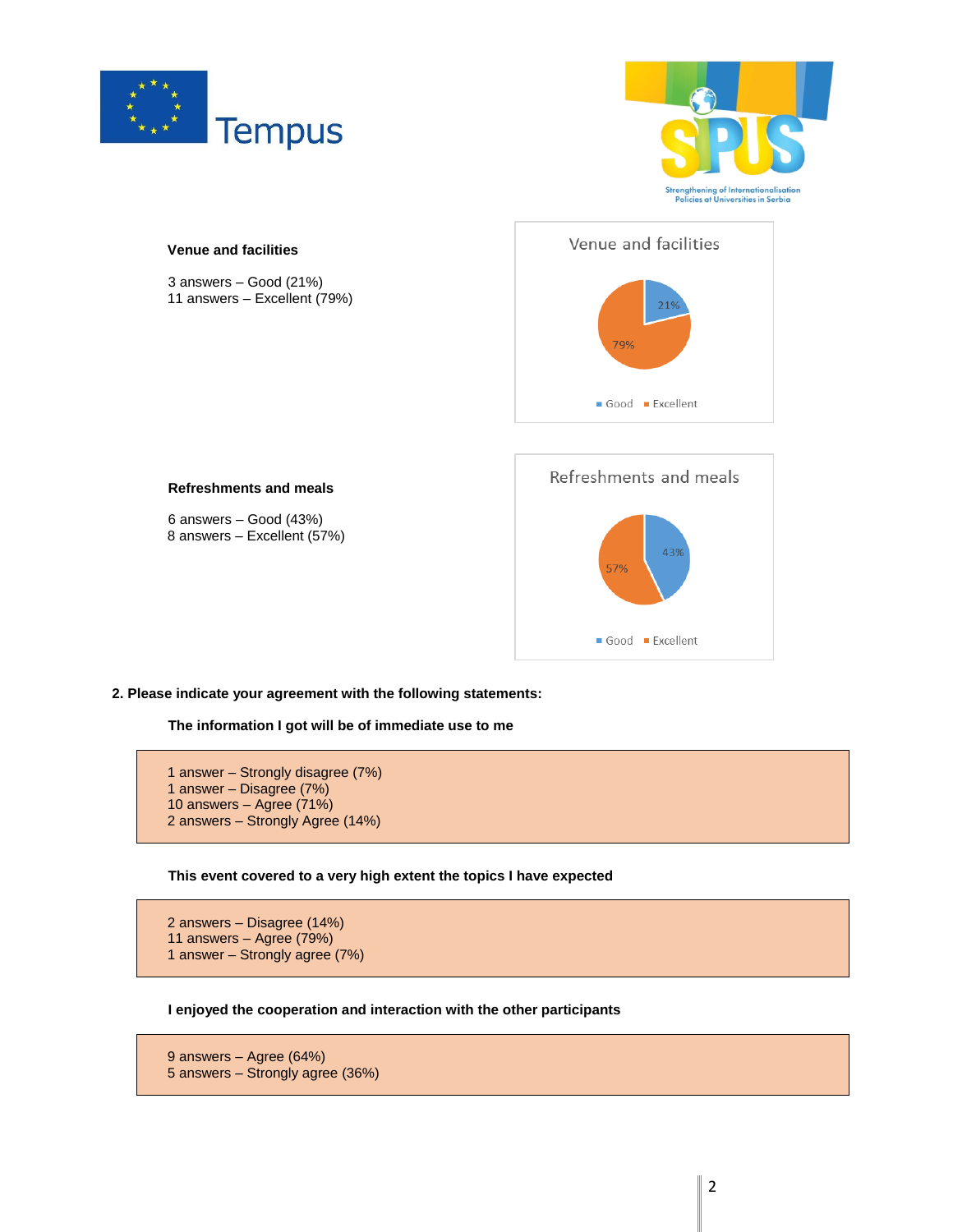



**My expectations about this event were met or exceeded**

1 answer – Disagree (7%) 11 answers - Agree (79%) 2 answers – Strongly agree (14%)

### **The material distributed is useful and informative**

13 answers – Agree (93%) 1 answer – Strongly agree (7%)

**The discussions were relevant for the participants.**

1 answer – Disagree (7%) 9 answers – Agree (64%) 4 answer – Strongly agree (29%)

**The methods of working were suitable for the topics and participants.**

9 answers – Agree (64%) 4 answers – Strongly agree (29%) 1 answer – No assessment (7%)

**The time management was satisfactory.**

3 answers – Disagree (21%) 8 answers – Agree (57%) 3 answers – Strongly agree (21%)

### **2.1. What did you find most useful?**

- The flexibility of the agenda: it allowed for addressing issues and problems as they were brought up by the participants.
- Round table discussions, information that I got from presentations.
- Knowledge exchange.
- Presentation by the Pecs representatives.
- Information from the University of Graz and Ghent University.
- Information from Ghent University and University of Graz about joint programs.
- The variety of opinions.
- The experts' previous experience.
- Presentation by universities in Graz and Ghent and their experiences.